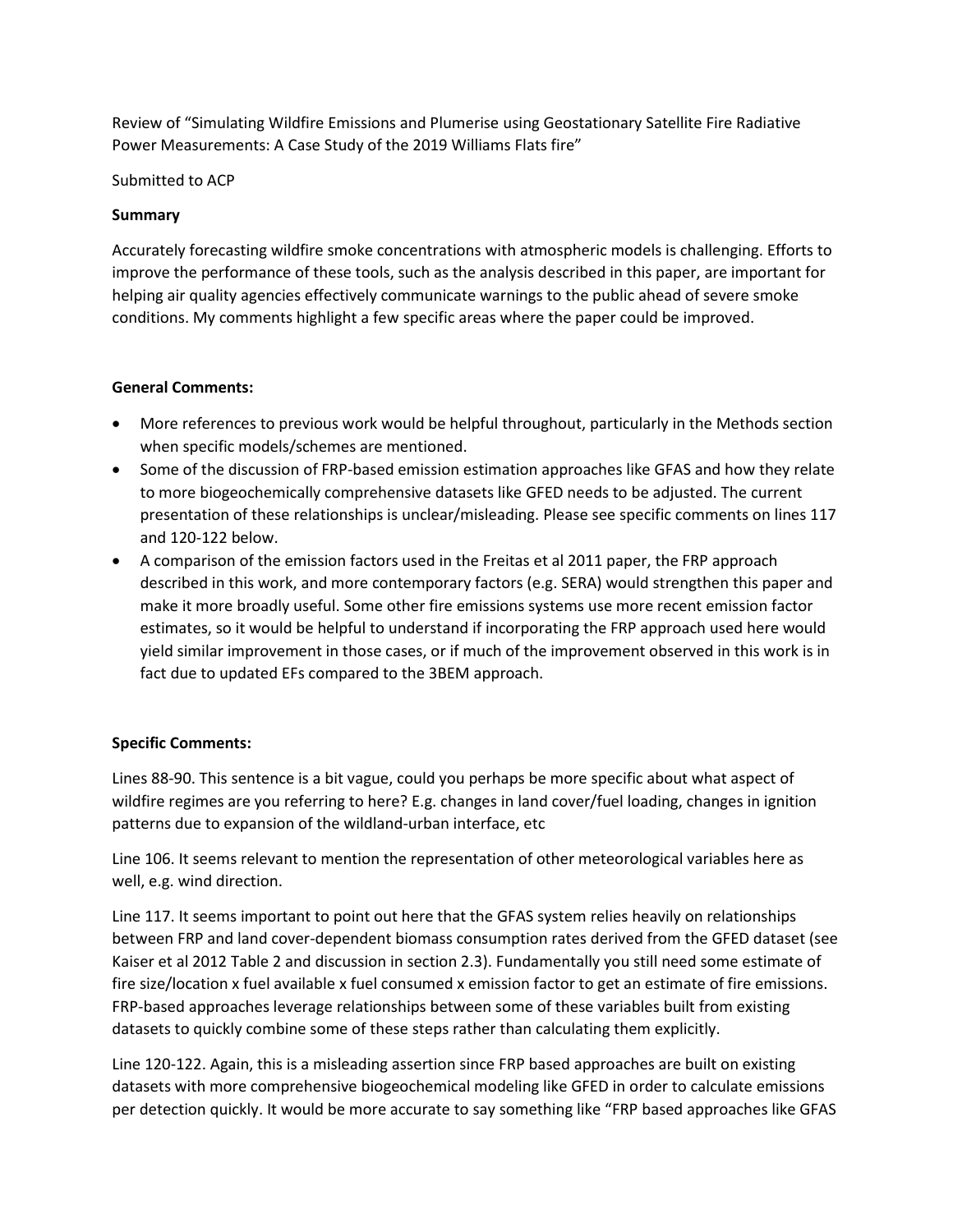are able to leverage key relationships, e.g. land cover specific consumption rates, from more comprehensive biogeochemical datasets like GFED in near-real time".

Line 191-198. It would be helpful to have more references in this section, for example is there a reference paper specifically for development of the "Arakawa Staggered C-Grid" mentioned on line 191?

Line 204. It seems overly specific to associate the model configuration you're using with a particular institution (even if that's where you're running the model), is there something unique but internally consistent about how the University of Wisconsin Madison group runs WRF-Chem compared to everyone else? Is this the official citation? I just haven't seen this done before.

Line 221. Is AOD actually calculated at 550 nm in the radiative transfer code? Or is it calculated at several other wavelengths and then interpolated? My understanding is the more common approach is to interpolate to 550, just clarifying.

Line 222. Please specify, how is hygroscopic growth accounted for? Lookup tables? Is there a reference for the approach?

Lines 225-226. Please include references for these models/schemes.

Line 239. Please provide relevant references demonstrating where in the literature these mechanisms have been evaluated.

Line 280. Can you specify what type of analyses? E.g. observational data from nearby monitors?

Lines 288-292. It might make sense to make the description of the diurnal functions its own section here and go into a bit more detail about how this was done.

Lines 304-305. Did this sentence get cut off? The "2 MODIS" is confusing, 2 what from MODIS? The two sensors on Aqua and Terra?

Line 455-457. It looks like the FRP based approach just generated higher emissions in general, which could be due to any number of factors. It's difficult to say since the values are shown on a log scale, but it looks like the relative change between August 3 and August 8 was actually larger in the 3BEM approach? I'm not sure it's appropriate to draw conclusions about the sensitivity of one approach vs. another to variability in fire behavior based solely on this figure, but perhaps I'm missing something.

Line 636. I recommend softening the interpretation of when things are "improved" or not in the FRP approach, here and throughout - it also looks like there are places where the FRP approach overestimates smoke emissions, so there may be an element of "right for the wrong reasons" in some cases. Trying to identify the specific sub-component of the estimate, e.g. fire size, fire location, fire timing, fire intensity, type of fuel, fuel moisture content, emission factor used, etc is critical for this type of exercise because otherwise you can scale emissions up or down to get "better" performance without knowing if the representation is more accurate at a process level.

Line 966. I'm not following the importance of the statements after "However" in Conclusion #4. In my view the main conclusion from the plume height comparisons was that use of the two different emission schemes didn't substantially alter the plume height representation, indicating that in these cases at least plume height representation in the model wasn't a central factor in the difference in performance between the two approaches compared to the flight data.